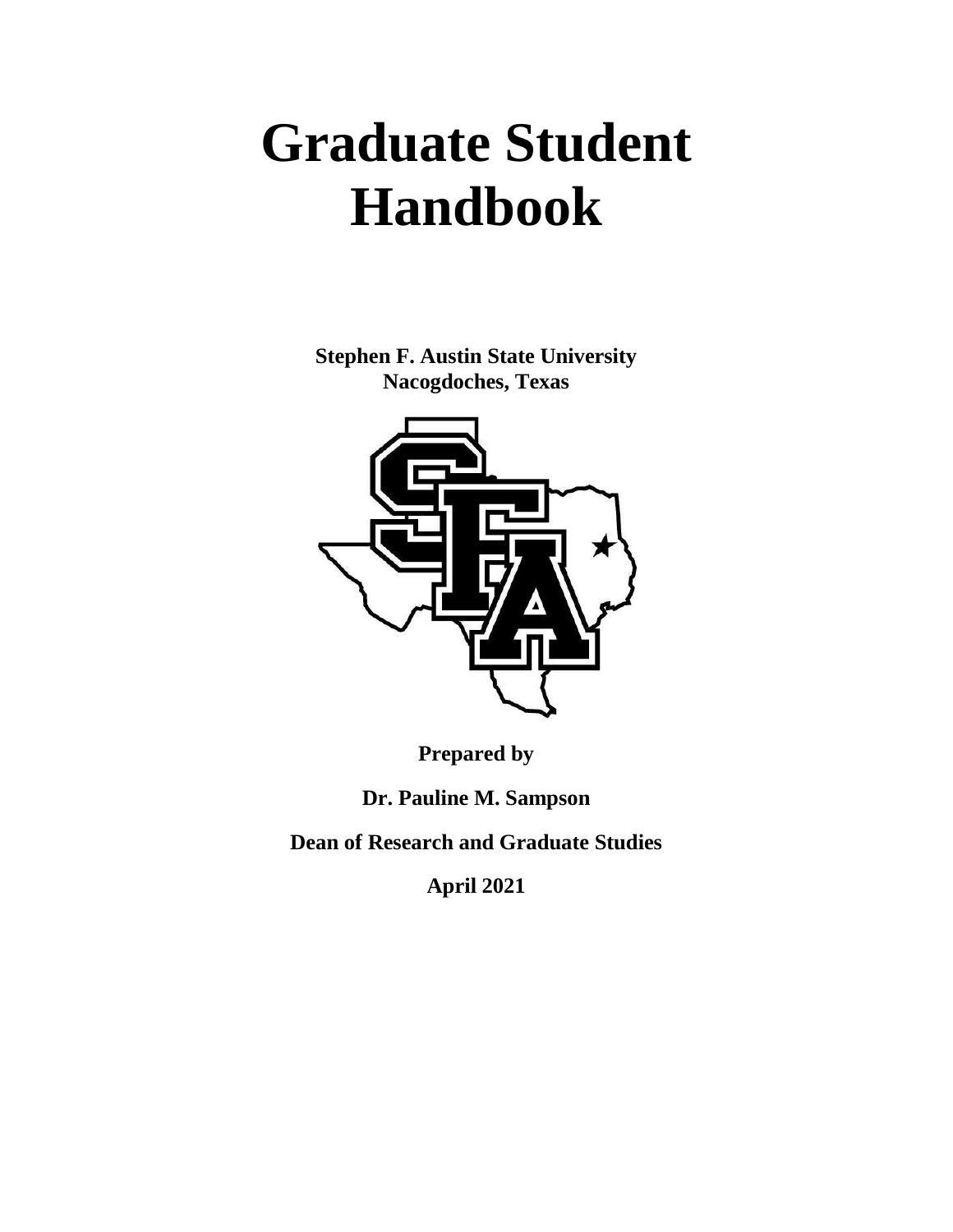# **INTRODUCTION**

## **Mission**

The mission of the Office of Research and Graduate Studies is to support and promote the research, scholarly and creative activities of the Stephen F. Austin State University community while encouraging compliance and scholarly integrity. SFA seeks to afford qualified students the opportunity and a supportive environment in which to gain sufficient mastery of their chosen fields so, by virtue of their depth and breadth of knowledge and the extent of their expertise, they may contribute significantly to those fields.

The faculty and administration of Stephen F. Austin State University (SFASU) welcome you to Nacogdoches and to this institution of higher learning. It is anticipated that your studies here will be of intellectual, professional, and personal benefit. The purpose of this handbook is to make your experience with SFA as pleasant and rewarding as possible by giving some information about the university.

## **Financial Information**

These links will help you find financial planning information you will need for your financial planning:

- **SFA** tuition and fees
- [Determining Texas \(in-state\) residency](http://www.sfasu.edu/admissions/residency.asp)
- [Tuition calculator](http://www.sfasu.edu/controller/businessoffice/students/tuition_calc.asp)
- [Financial aid and scholarship](http://www.sfasu.edu/admissions/scholarships/index.asp)
- [Paul L. Boynton Scholarship for graduate study](https://sfasu.academicworks.com/opportunities/6713)
- [Graduate assistantships and employment](http://www.sfasu.edu/academics/orgs/graduate-studies-admissions/assistantships-employment)

## **Residence Life**

Graduate students at SFA who are enrolled in nine or more credit hours can choose to live on campus. [Learn more about on-campus living](http://www.sfasu.edu/life-at-sfa/housing-dining/housing/residence-halls)

## **Graduate Assistantships**

A number of departments offer graduate assistantships to carefully selected students. The stipends vary according to the office in which employment is offered and the extent of the assignment. To be eligible for an assistantship, a student must have clear admission to Research and Graduate Studies and be in good academic standing. If you are hired as a graduate assistant, you have the same types of responsibilities as faculty and staff, tempered by your special role as teacher-student, researcher-student or graduate assistant-student. SFA is a state regional university and, as such, is controlled by a variety of legislative mandates, as well as regulations established by the Texas Higher Education Board and the SFASU Board of Regents. It is important that you understand the constraints as well as the privileges that apply to you in your position as graduate assistant, whether teaching assistant, research assistant, administrative assistant, or student worker. The Graduate Assistant publication, as well as the graduate assistant online orientation program will attempt to familiarize you with your legal and professional responsibilities.

The graduate assistantship offered to you provides unique opportunities. It helps finance your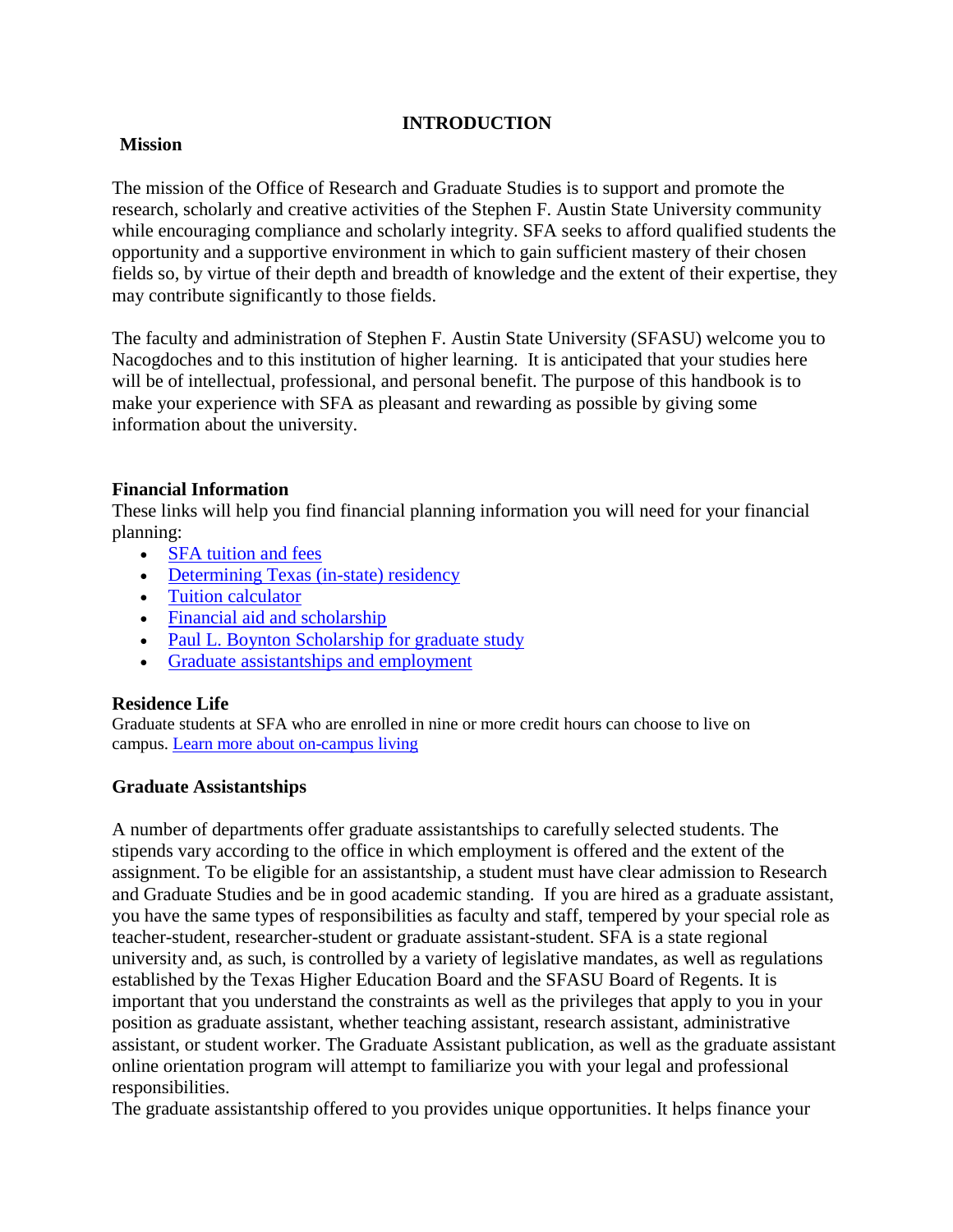graduate education while providing you with the status of professional staff member. It is a recognition of your achievements and a statement of faith in your future academic accomplishments. Some graduate assistants will assist regular faculty in the classroom, the laboratory, or the studio. Some will work as research assistants. A few will teach their own courses and will be responsible for the academic content of the course and the entire process whereby grades are assigned. Others will help with administrative functions or research assistance. (*Policy 6.12*)

There are three types of graduate assistantships:

**Teaching Assistantship** - A graduate teaching assistant (GTA) works with students in a specific course or laboratory to provide support for the faculty member in charge, and in some cases, to teach the course as the primary instructor, under the guidance of a faculty member.

**Research Assistantship** - A graduate research assistant (GRA) is normally employed by the principle investigator of a funded research project or may be employed by an academic department in the pursuit of its broader research mission. The graduate research assistant will be assigned a range of duties, such as library searches, fieldwork, laboratory experiments and preparation of reports. Work on a research project often leads to a thesis or dissertation or a professional presentation or publication, and provides long-range direction for the student's development as a scholar.

**Administrative Assistantship** - A graduate administrative assistant (GAA) works with the administrative staff of a department, college or campus office primarily in gathering, organizing and analyzing information. The duties should be more advanced than those performed by undergraduate student workers.

Graduate assistants assigned to the 50-perent rate are required to serve 20 clock hours per week in the department to which they are assigned. Those assigned to other percentages are required to work a proportionate number of clock hours per week. Except for the Ph.D., Ed.D. and M.F.A. programs, graduate assistantships are usually limited to four semesters. A student interested in a graduate assistantship should contact the appropriate academic department well in advance of the semester in which she or he is interested in the assistantship. If the student accepts, she or he will then contact Human Resources to set up an appointment for new employee orientation. Additionally, an online graduate assistant orientation program is offered to all new graduate assistants at the beginning of each semester. Details to the orientation session are provided through the Office of Research and Graduate Studies. A graduate assistant only needs to complete the orientation one time. Graduate assistantships are considered security sensitive positions by the university, and criminal histories will be checked.

## **Employment**

In addition to graduate assistantships, jobs are available both off and on campus. Graduate students have access to [Jobs4Jacks,](http://www.sfasu.edu/ccpd/400.asp) an online employment platform hosted by the [Center for](http://www.sfasu.edu/ccpd/)  [Career and Professional Development,](http://www.sfasu.edu/ccpd/) where numerous positions are available throughout the year. To access Jobs4Jacks, click on "Student," click on the "Stephen F. Austin State University" button, and then enter sign-on credentials for mySFA. Account information is pre-loaded for all current SFA students. Students should complete their profile and then can search for positions. SFA Human Resources also lists information for [on-campus student worker positions.](http://www.sfasu.edu/hr/103.asp)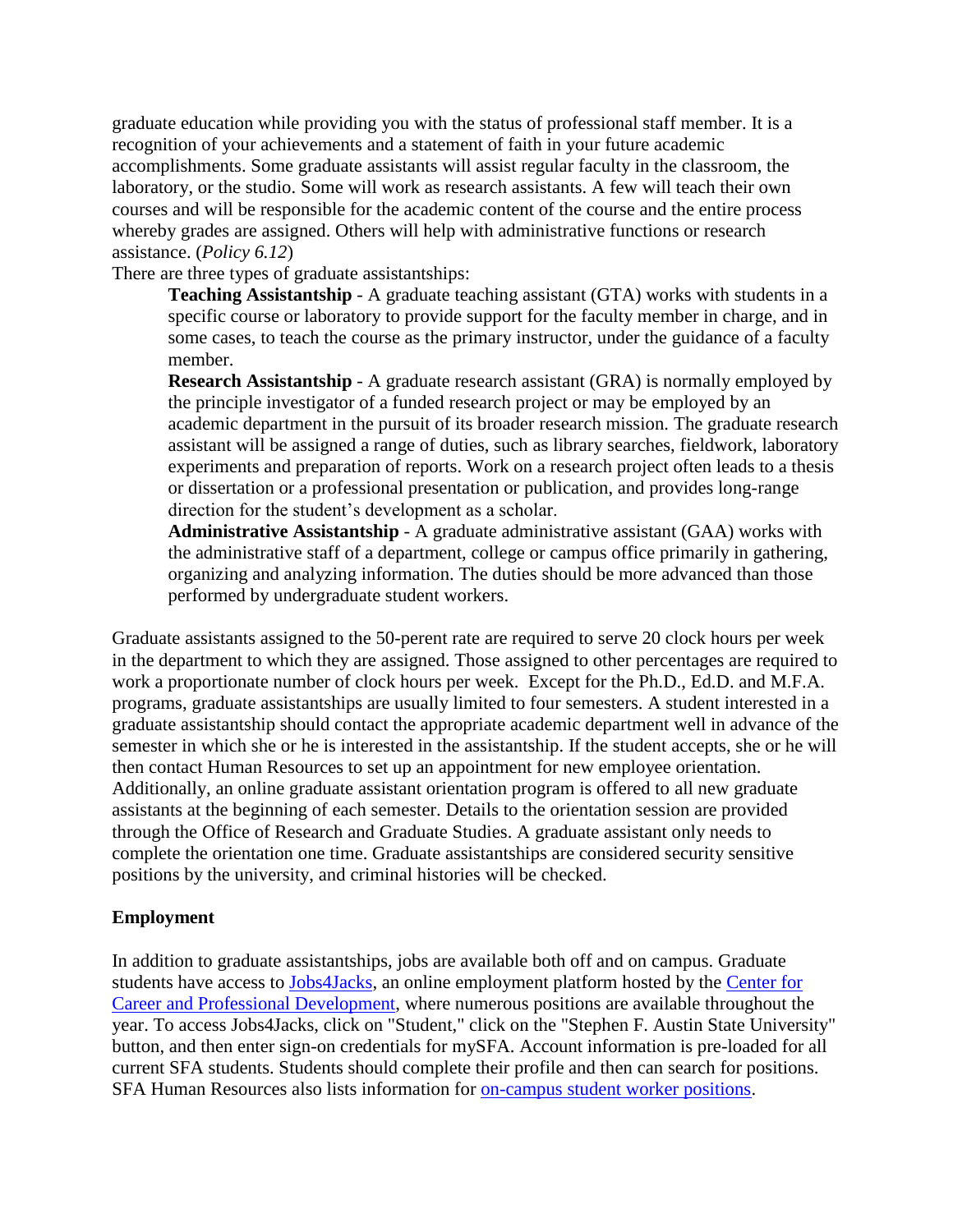Graduate students also have access to all CCPD services, which include career coaching, professional document critiques, career expos, mock interviews, and the career closet, where students can borrow professional clothing for presentations or interviews. All these services can be requested via the Jobs4Jacks platform. For more information on Jobs4Jacks or any CCPD services: **Center for Career and Professional Development** Third Floor, Rusk Building <http://www.sfasu.edu/ccpd/> [ccpd@sfasu.edu](mailto:ccpd@sfasu.edu) (936) 468-3305

#### **Federal Work Study**

Many students take advantage of the [Federal Work Study Program,](http://www.sfasu.edu/admissions-and-aid/financial-aid/types-of-aid/work-study) in which students are awarded money as part of their financial aid package that they can earn through an on-campus job. In order to qualify for the program you must demonstrate financial need, maintain satisfactory performance in your studies, and meet varied time and work load requirements in departments and divisions across the campus.

#### **Payroll Information**

If you are receiving an official salary from the university as a graduate assistant or student worker, it is very important that you sign all of the necessary payroll papers in your department. Necessary information and forms for payroll and insurance must be completed and forwarded to Human Resources and business offices in a timely fashion to ensure payment on schedule. All work payments are electronically transferred to your bank of choice through the business office.

#### **Payment Schedule for Graduate Assistantship Stipends**

Fall Semester - Four (4) equal installments to be released on the first university workday of October, November, December and January.

Spring Semester - Five (5) equal installments to be released on the first university workday of February, March, April, May and June.

#### **Resources for Graduate Students:**

#### **Academic Assistance Resource Center (AARC)**

Students with academic problems beyond those with which a graduate teaching assistant is able to deal should be urged to go to the AARC desk on the ground floor of the Library. It is on the right-hand side within the glass-walled room. They should seek a conference with a staff member, who will then attempt to arrange an assistance effort with one of the student tutors working for the center. Lab assistance is essentially a self-help process, but with the aid of capable undergraduate and graduate assistants. Additionally, if a graduate student needs help with writing, the AARC has assistance with writing tutors.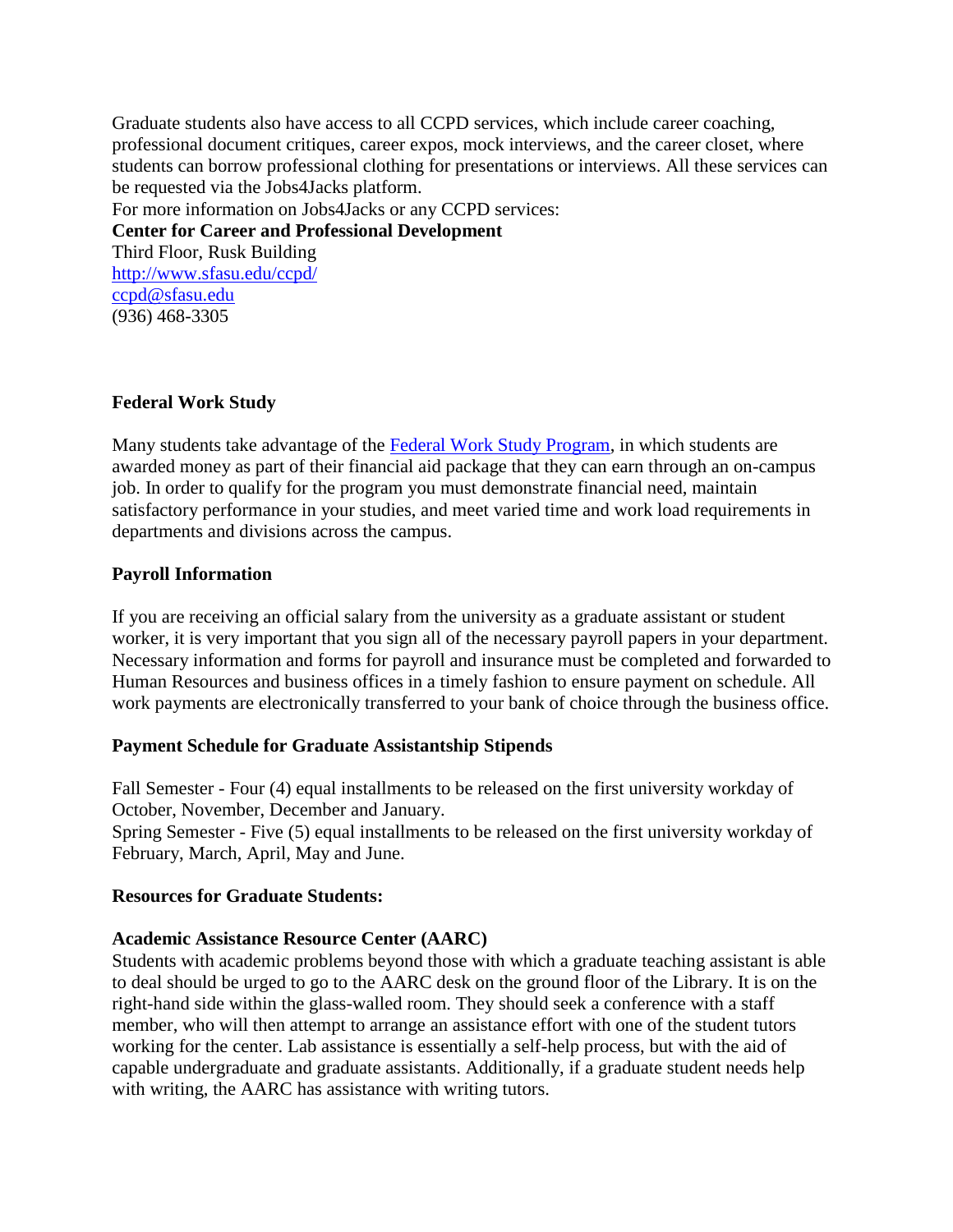## **Library Facilities**

The staff of the Ralph Steen Library is very competent and efficient. They will be more than happy to help you with special requests like putting books and journals on reserve for your students or you. The electronic catalog system is very easy to learn and makes search and retrieval of information quick and convenient.

# **General**

All graduate students are responsible for understanding the material in the Graduate Bulletin, Graduate Handbook, ORGS Website, Exhibition, Thesis and Dissertation Guide. If you have questions, start with your advisor or department program coordinator.

# **Getting Started in Graduate School**

Graduate school is different from undergraduate school as all of your graduate coursework will be specific to your field of study. It is specific so a graduate student will become knowledgeable about their subject and thus qualified for their chosen career. Graduate studies are typically a little over two years of study to completion. The graduate programs are known as M.S., M.Ed., M.A., M.F.A., M.S.W, M.S.N., Ph.D., and Ed.D. Graduate students should be familiar with the general requirements for earning their graduate degree, including all formal paperwork requirements.

# **Relationship with Faculty**

Graduate students may have a closer connection with their faculty because of the smaller number of graduate students in most graduate programs. It is important to be proactive in your connections with your instructors and advisors. There are rewards for keeping a positive connection. Many times graduate faculty members are able to foster graduate students' selfconfidence, steps for successful continuation towards degree completion, and share publication and presentation offerings. There varying amounts of time spent on advising; however, you should establish your needed sessions along with prepared questions to discuss during advisement. Communication is key to successful advisement.

# **Academic and Research Integrity**

Any research conducted while a graduate student at SFA requires adherence to ethical principles and professional standards. Academic integrity is a responsibility of all university faculty and students. Faculty members promote academic integrity in multiple ways including instruction on the components of academic honesty, as well as abiding by university polity on penalties for cheating and plagiarism. Definition of Academic Dishonesty is that academic dishonesty includes both cheating and plagiarism. Cheating includes but is not limited to (1) using or attempting to use unauthorized materials on any class assignment or exam; (2) falsifying or inventing of any information, including citations, on an assigned assignment; and/or (3) helping or attempting to help other student(s) in an act of cheating or plagiarism. Plagiarism is presenting the words or ideas of another person as if they were your own.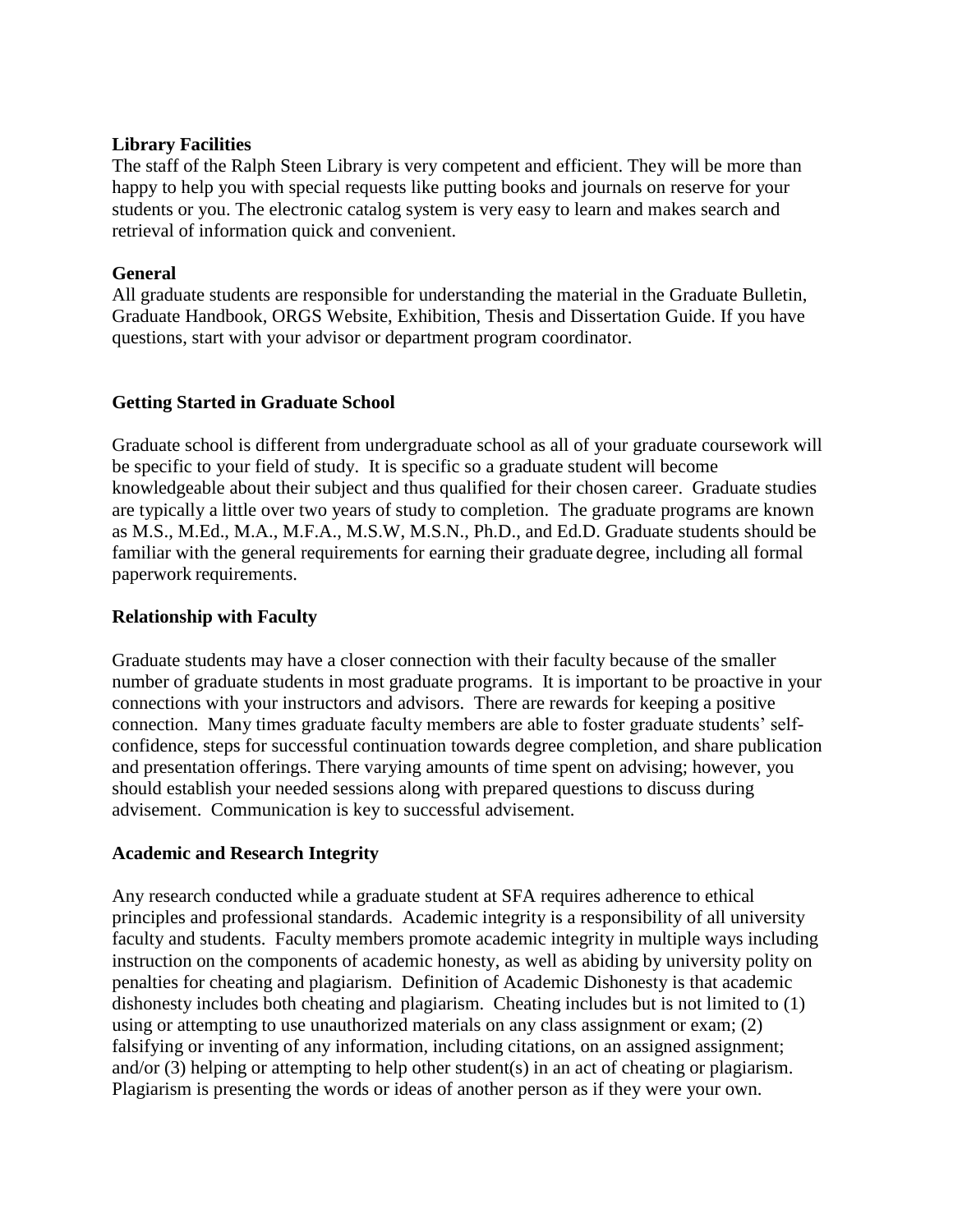Examples of plagiarism include: (1) submitting an assignment as one's own work when it is at least partly the work of another person; (2) submitting a work that has been purchased or otherwise obtained from an Internet or another source; and (3) incorporating the words or ideas of an author into one's paper without giving the author due credit. (*Policy 4.1, Student Academic Dishonesty at http://www.sfasu.edu/policies/4.1-studentacademic-dishonesty.pdf*) Acceptable Student Behavior Graduate student behavior should not interfere with the instructor's ability to conduct the dissertation writing experience or the ability of other students to learn from the instructional program (*see policy 10.4, Student Code of Conduct Code*, http://www.sfasu.edu/policies/student-code-of-conduct-10.4.pdf). Unacceptable or disruptive behavior will not be tolerated. The instructor shall have full discretion over what behavior is appropriate/inappropriate in the classroom, research sites, in electronic settings, or in one-onone meetings within faculty offices.

# **Graduate Representation in University Affairs**

There are many opportunities for graduate students to be represented on different university committees. One example is that one graduate student serves on the University Graduate Council. This council has the major responsibility for reviewing all curriculum at the graduate level. Other areas of representation are on the Graduate Research Conference Committee. One student is appointed to the SFA Board of Regents.

# **Milestones**

Key milestones during your graduate education may include:

- **1.** Degree Plan
- **2.** Qualifying Oral and/or Written Examination
- **3.** Research Proposal
- **4.** Candidacy for Degree
- **5.** Complete Thesis, Exhibition, Dissertation
- **6.** Complete Coursework within 6 Years for a master's degree
- **7.** Final Written and/or Oral Examination or Culminating Experience

# **Theses, Exhibitions and Dissertations**

Select research committee members that have expertise in disciplines that will help you complete your research. Consult with your major professor regarding prospective committee members and determine who should ask the faculty members if they are willing to serve on your committee. Be prepared to discuss your proposed coursework and research with the prospective committee member, upon consultation with your major professor.

# **Degree Plan and Research Proposal**

Complete a degree plan and a research proposal as early as possible. These documents will outline the requirements agreed upon between you and your research committee for graduation. Once approved, refer to the degree plan and proposal frequently in order to insure that all course work and research objectives are being completed. Any deviation from the objectives outlined in the degree plan or research proposal should be approved by the research committee. If the degree plan is modified, a change of degree plan form must be submitted through the major professor, the academic dean, the dean of Research and Graduate Studies,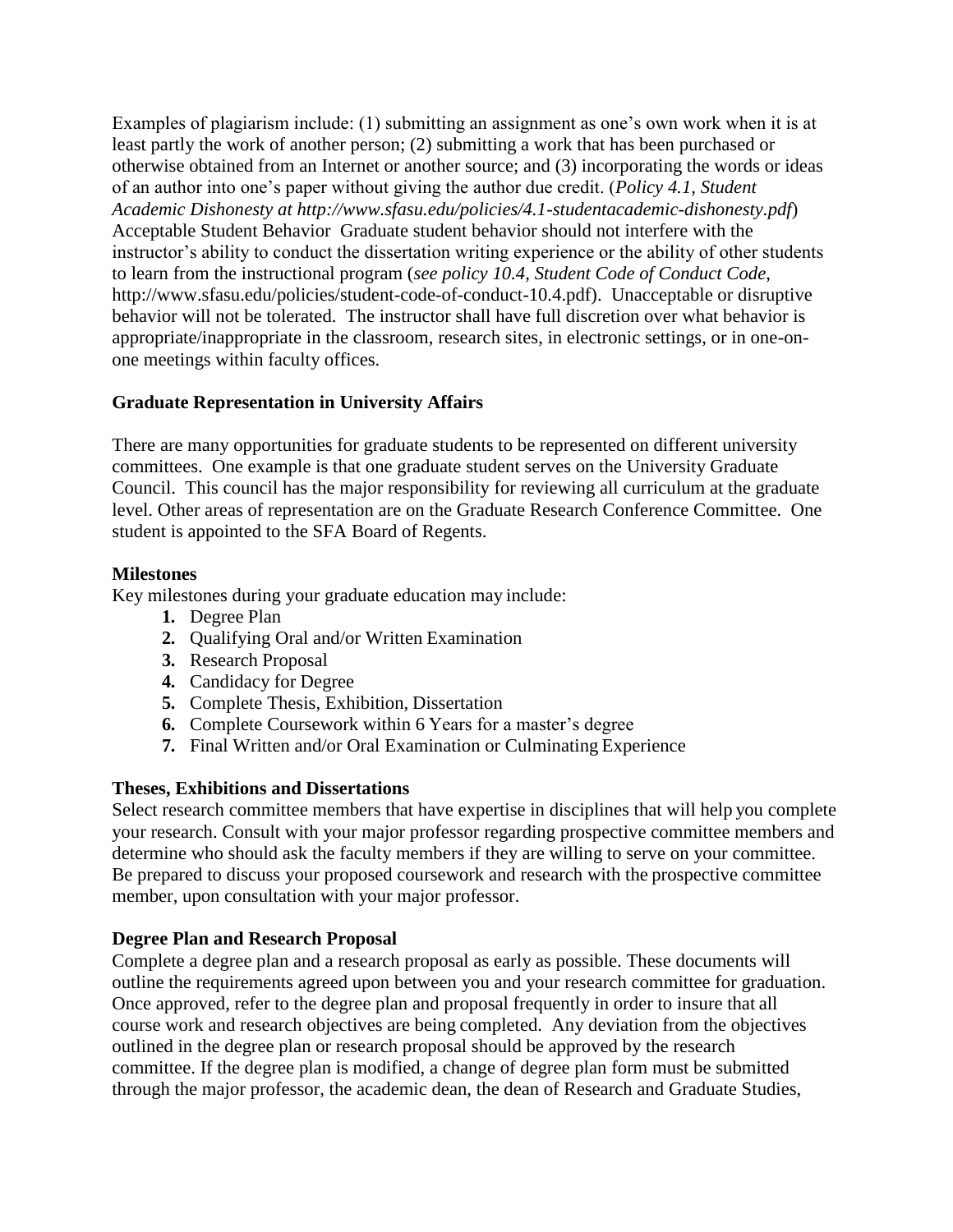and the Registrar's Office.

## **Communication**

Stay in regular contact with your major professor. Each semester, inform your major advisor of office hours when you can be reached. If doing field research, inform your major professor when you will be going to the field, where you are going, and who will be working with you. On a regular basis, meet with your major professor regarding the progress of your research. You should inform your major professor prior to any contact with your research committee or others on issues regarding your coursework or research. In addition, your major professor should be notified, if you have been contacted regarding your work. **Your major professor should be the first person to review any document regarding your research, including your research proposal and thesis or dissertation.** Follow the rules and procedures regarding requests for equipment, office supplies, vehicle use and staff assistance for your department. Your major professor should grant prior approval before your requests.

Reference the SFA Office of Research and Graduate Studies web site for the steps involved in preparing a proposal. [http://www.sfasu.edu/academics/orgs/graduate-students-faculty/theses](http://www.sfasu.edu/academics/orgs/graduate-students-faculty/theses-exhibitions-dissertations)[exhibitions-dissertations](http://www.sfasu.edu/academics/orgs/graduate-students-faculty/theses-exhibitions-dissertations) Graduate students often underestimate the time required for the major professor and the research committee to review the thesis or dissertation and to make corrections. A thesis or dissertation should be in a "**defensible**" condition before the final examination is scheduled. Recognize that your major professor, faculty and staff have time constraints and other demands imposed on them.

Assuming that your thesis or dissertation draft is complete and of good quality, a reasonable period for review and corrections prior to scheduling a final examination is:

| 1. First review by Major Professor | 2 weeks |
|------------------------------------|---------|
| 2. Corrections                     | 1 week  |
| 3. Review by Research Committee    | 2 weeks |
| 4. Corrections                     | 1 week  |

Additional reviews requested by your research committee, incomplete and poorly written documents, and unavoidable conflicts will extend the time required for review and corrections and further delay scheduling the final examination.

The Office of Research and Graduate Studies (ORGS) must approve the format of your thesis or dissertation. Deadlines each semester for scheduling the final examination and final thesis or dissertation approval by the ORGS are published on the Office of Research and Graduate Studies website. [http://www.sfasu.edu/academics/orgs/graduate-students-faculty/important](http://www.sfasu.edu/academics/orgs/graduate-students-faculty/important-dates)[dates](http://www.sfasu.edu/academics/orgs/graduate-students-faculty/important-dates)

## **Data Management**

Any Research involving human subjects must complete and receive approval from the IRB*. (Human Research Subjects Protection Policy 8.4*)

Proper credit should be given to the work of others. Copyright violations and the use of data collected by others without permission are unethical. Falsifying or fabrication data is unethical and may be grounds for removal from the program. Data collection should be done in a manner that will allow evaluation by peers in your field of study. Become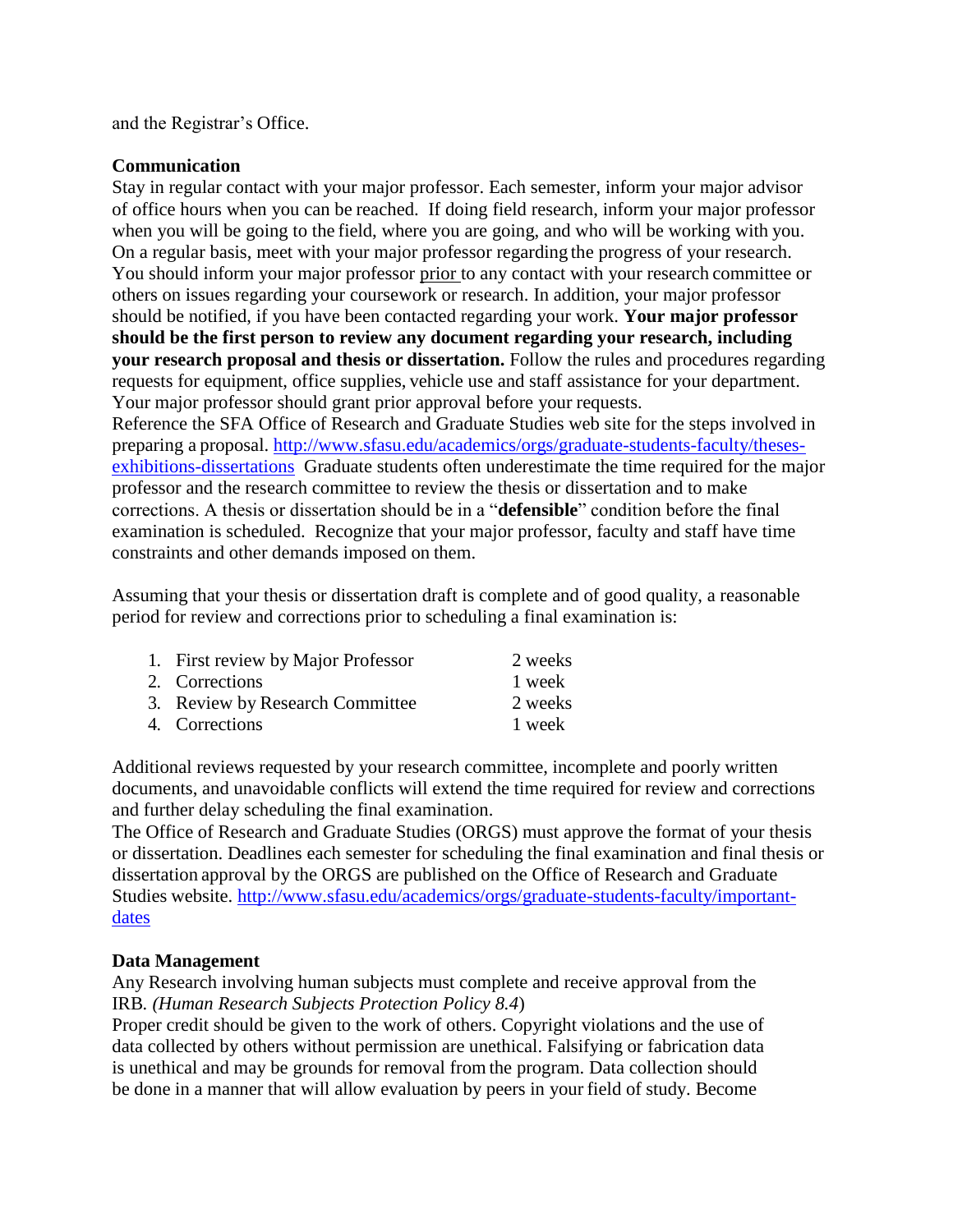familiar with and honor the confidentiality and proprietary rules regarding the data.

# **Authorship**

Discuss with your major advisor protocols regarding authorship of published work.

# **Master's Theses**

The thesis should be an independent and original study. That does not mean that it must treat a subject never before considered, but rather that it should treat the subject in an original way. The thesis is derived from original research (i.e., laboratory, field or library) and must be prepared under the guidance of a thesis director and advisory committee. The thesis must be acceptable in both content and expression and must be presented in a format consistent with the discipline and the thesis guide.

See the [Graduate Bulletin -](http://www.sfasu.edu/academics/orgs/about/forms-documents/graduate-bulletin) Catalog for details on the requirements and procedures for students seeking the master's degree.<http://catalog.sfasu.edu/?catoid=10>

# **Policies and Procedures**

It is your responsibility to follow the guidelines below while developing a thesis.

# **Thesis Advisory Committee**

The initial step in establishing an advisory committee is to select a thesis director. Next, with the advice of the director, select a thesis topic as soon as possible. Following completion of these two steps, the balance of the committee can be formed. The committee includes a chair (thesis director) and at least three other members of the graduate faculty — two selected by the thesis director in consultation with the student and one appointed by the department chair from a list of candidates provided by the dean of graduate studies. Committee members with adjunct graduate faculty membership may serve where deemed appropriate with the approval of the dean of graduate studies but may not serve as the thesis director.

## **Thesis Proposal**

Under the supervision of the thesis director, prepare a thesis proposal that is then submitted to the advisory committee for approval. After each committee member has signed the thesis proposal approval form, the proposal and form are submitted to the academic unit head and academic dean for final approval. The proposal approval form, with the proposal attached, is then sent to the dean of research and graduate studies. The thesis proposal must be submitted the semester prior to the semester of intended graduation. Any research proposal that uses human participants, laboratory animals or hazardous materials must be accompanied by a memorandum of approval from the chair of the appropriate university committee: the Institutional Review Board for the Protection of Human Subjects in Research, the Institutional Animal Care and Use Committee, the Institutional Biosafety Committee, and the Environmental Safety and Health/Radiation Committee.

## **Thesis Proposal Preparation**

The thesis proposal should be prepared in a format that is consistent with the field of study involved. The proposal should address the following topics, in the exact order shown below. Office of Research and Graduate Studies thesis guide specifications should be used for reference on margins and pagination. The body of the thesis should be appropriately formatted according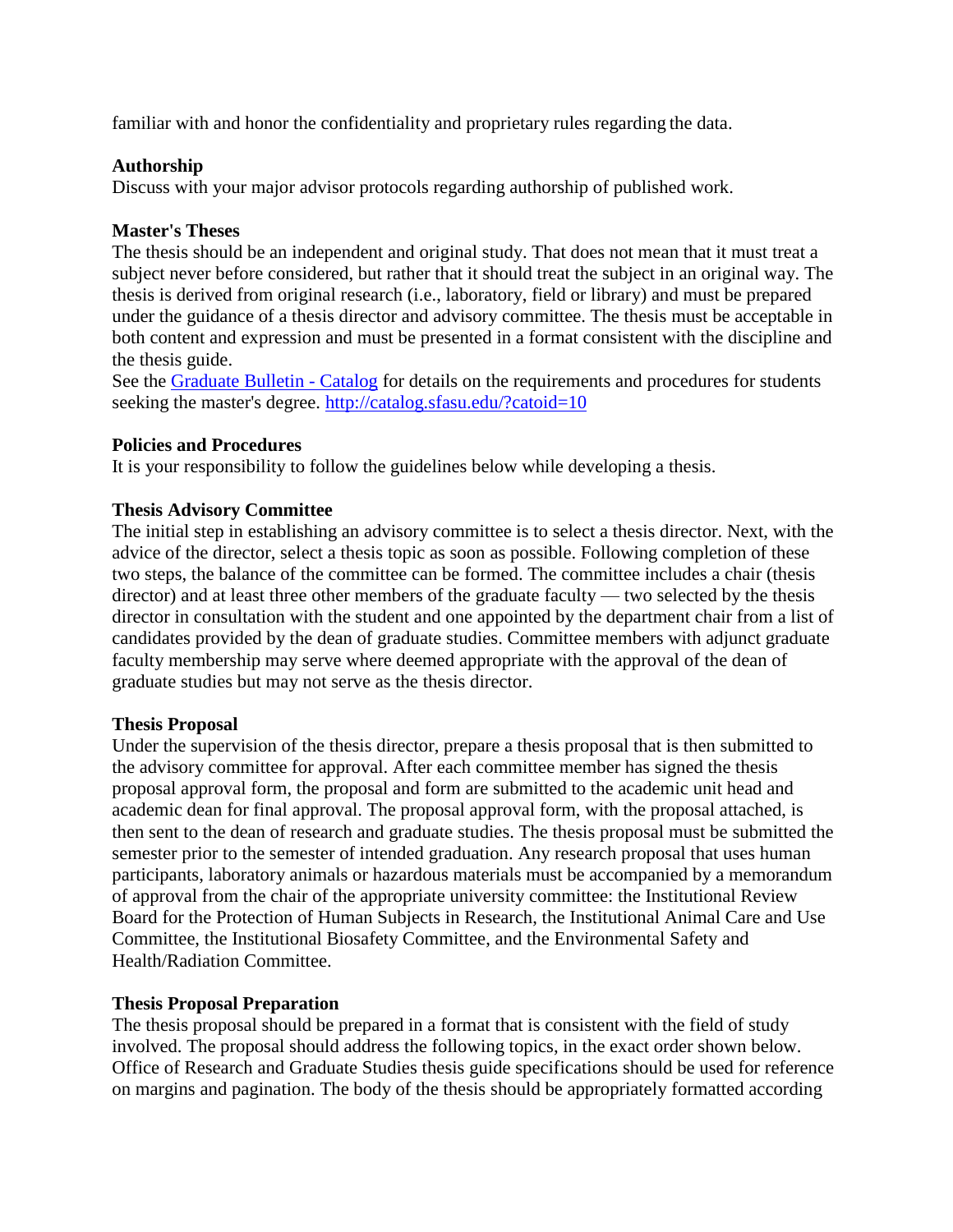to chosen style manual such as APA, MLA, Chicago/Turbian, etc. The Thesis Proposal Approval Form should serve as the cover sheet. Components of the Thesis include, Title, Introduction, Objectives, Literature Review, Justification/Significance/Contribution, Proposed Methods of Study, and References/Bibliography/Literature Cites.

# **Registration for Thesis**

When preparing a thesis, enroll in the appropriate thesis course. Until the thesis examination is held, continue to register each full semester and summer term during which the resources of the university (faculty, library, laboratories, etc.) are utilized. You must be enrolled during the semester in which the thesis examination is conducted; however, enrollment is not required for the semester or summer session of graduation if the thesis examination is completed in a prior semester or summer session. Until the thesis is completed, a grade of withheld is given for each section of thesis enrollment. When the final copy of the thesis has been approved and signed by the advisory committee, it is the responsibility of the thesis director to turn in grades for all thesis courses.

# **Supervision of Thesis Research and Writing**

You conduct research and write the thesis under the supervision of the thesis director and the thesis advisory committee.

# **Thesis Defense - Thesis Draft**

A thesis draft may serve as the basis for the thesis examination/defense. The thesis draft must meet the following requirements:

- complete in all aspects
- mechanically correct (See items under final manuscript preparation in the thesis guide.)
- figures, plates and tables in final form (photos may be high-quality reproductions.)
- and approved for content by all members of the thesis advisory committee.

An electronic copy of the complete thesis must be sent to the Office of Research and Graduate Studies before filing the application for the thesis examination.

## **Thesis Examination**

The application for thesis examination form can be submitted only after the thesis draft is submitted to and approved by the Office of Research and Graduate Studies. This form must be filed at least one week before the examination and no later than four weeks before the day of commencement. The thesis advisory committee also serves as the thesis examination committee. A copy of the final thesis draft must be in the hands of each member of the thesis examination committee and one copy submitted to the Office of Research and Graduate Studies at least one week prior to the examination. The thesis draft submitted to the thesis director must contain original figures and plates. The thesis examination is held at a time and place agreed upon by you and all members of the thesis examination committee. If the thesis examination committee requires changes or additions to the thesis more extensive than just improvements in language, punctuation, format or illustrations, approval of the thesis will be delayed until each committee member has a chance to examine a new draft incorporating the changes.

## **Report of Thesis Examination**

Following the examination, the thesis director submits the report of thesis examination to the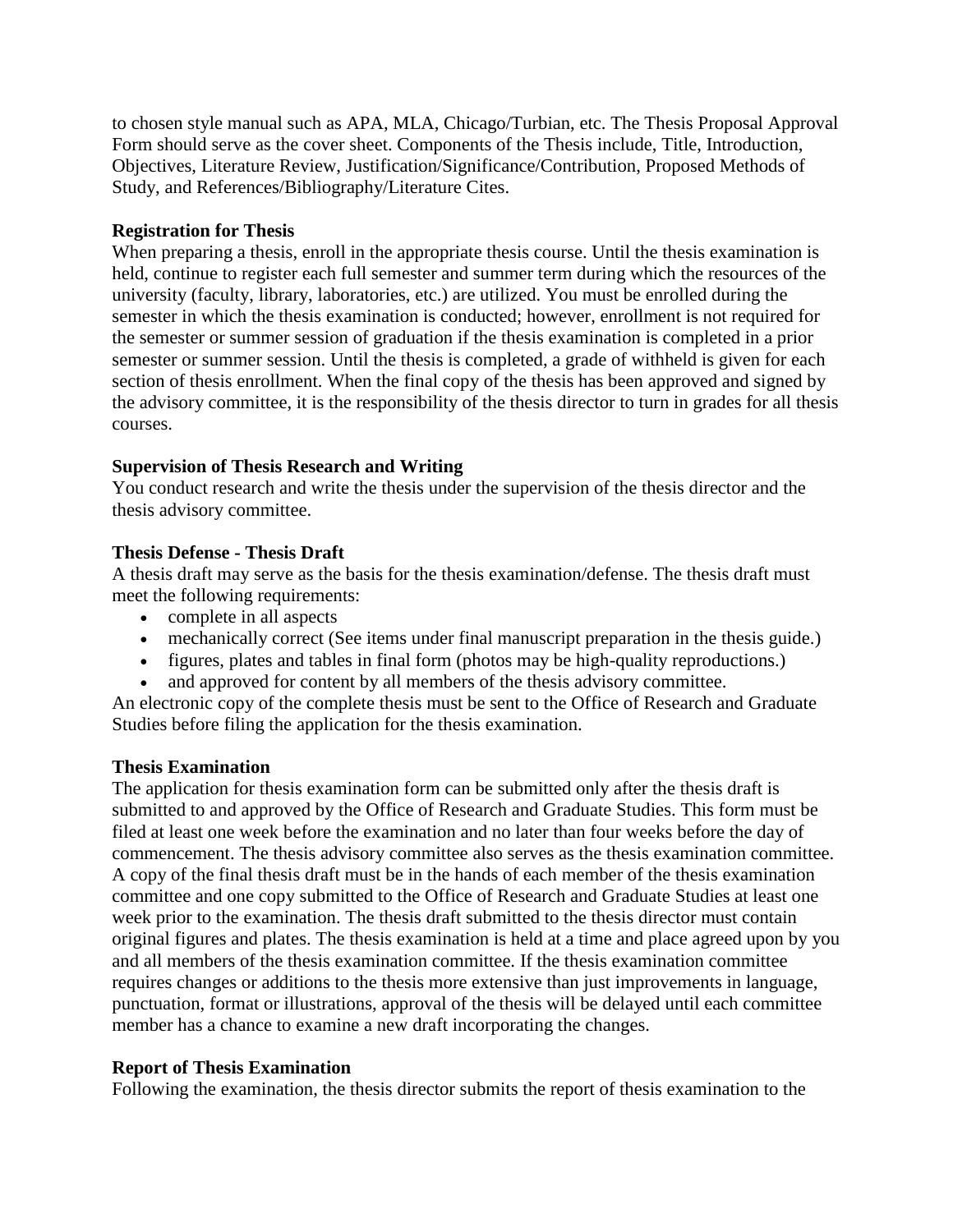dean of graduate studies.

# **Final Corrections, Approval and Signatures**

Following the thesis/dissertation examination, all changes and corrections required by the thesis/dissertation examination committee and the Office of Research and Graduate Studies must be incorporated into the final draft. Email the revised thesis/dissertation to the graduate office to [gunterml@sfasu.edu](mailto:gunterml@sfasu.edu) for approval. After receiving approval, submit a minimum of one copy of the thesis/dissertation that meets all specifications of the thesis guide to the Steen Library. The final product also must be uploaded into [ScholarWorks.](http://scholarworks.sfasu.edu/)

It is your responsibility to check the thesis guide for proper arrangements and page numbering.

# **Binding and Shipping Fees**

Prior to graduation:

- Determine the number of copies to be bound. Have one deposit copy bound for archival purposes, and any required by the department or needed for personal use.
- Complete the thesis/dissertation worksheet, including contact information, etc.
- Deliver copies of the approved thesis/dissertation to the library to be bound in the correct page number order.
- Pay fees at the circulation desk or online through the **Steen Library website**.

# **Submission of Final Copies of Thesis**

Each copy of the final thesis/dissertation should be placed in a separate envelope with a copy of the cover page taped to the front of the envelope. Take the final copies to the Steen Library for binding. After binding, one copy will be retained by the library, and other copies will be sent to you.

# *Checklist of Procedures:*

- Request thesis director.
- Form thesis advisory committee.
- Enroll in a thesis course, and prepare and submit thesis proposal.
- If appropriate, submit protocol for human or animal subjects review, biosafety, and/or environmental safety and health/radiation committee review.
- Enroll in thesis course(s)/write thesis.
- Submit thesis to committee.
- Receive approval of thesis draft from the Office of Research and Graduate Studies.
- Submit application for thesis examination form.
- Complete thesis examination.
- Make final thesis changes and corrections.
- Obtain signatures, and make final thesis changes and corrections.
- Submit signature page $(s)$  to the dean of the Office of Research and Graduate Studies for signature and seal.
- Upload final thesis in **SFA ScholarWorks**.
- Pay fees for binding and shipping to the library.
- Submit final thesis to the library.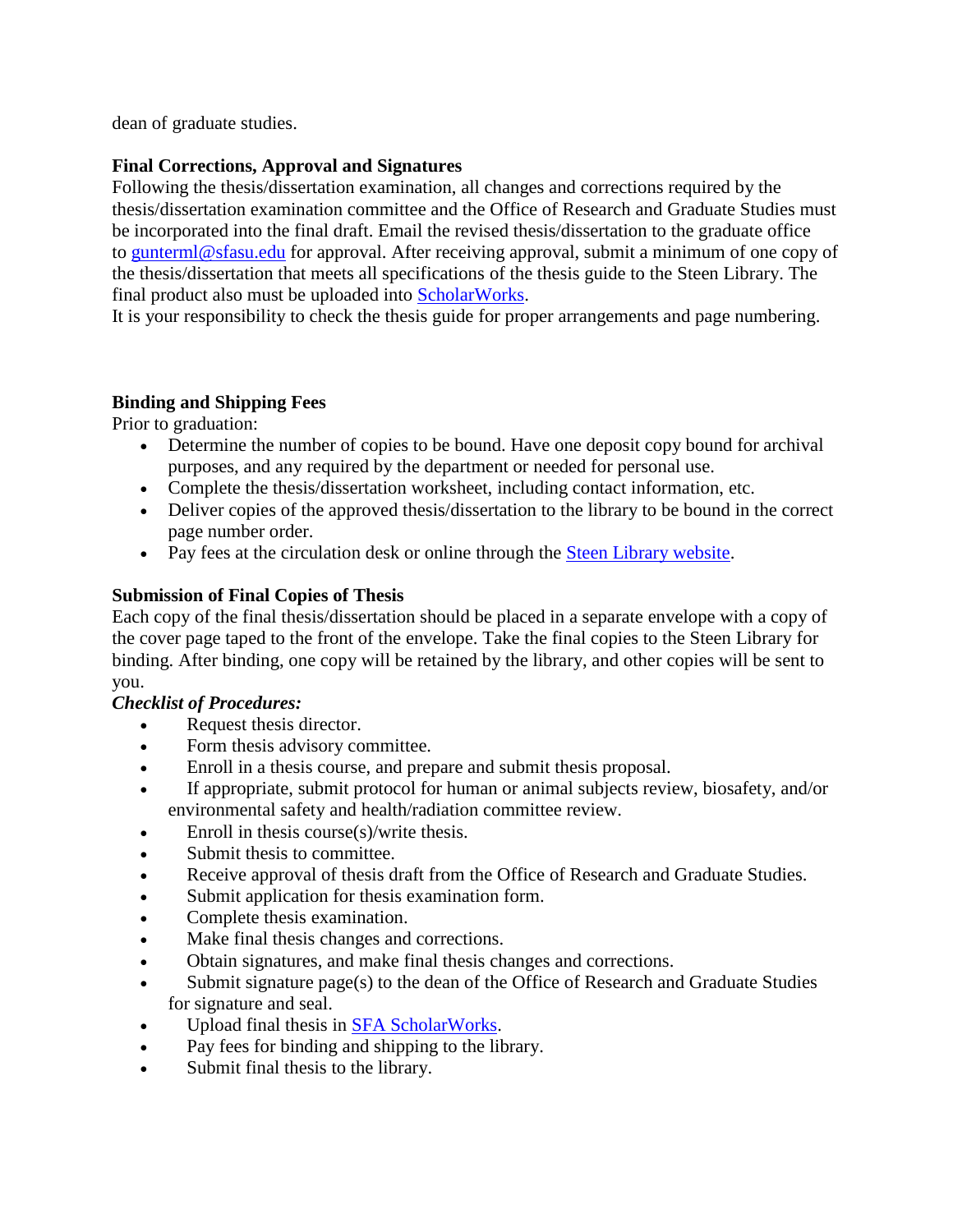# **Final Manuscript Preparation**

The final manuscript is signed by the Thesis Advisory Committee and the dean of graduate studies and subsequently submitted to the library and uploaded to ScholarWorks. The manuscript must be of the highest possible quality with respect to content and presentation. You bear the primary responsibility for quality, but each member of the Thesis Advisory Committee also bears responsibility and is not obligated to sign the manuscript until satisfied with the overall quality of the thesis. Before making copies of the manuscript, thoroughly proofread all pages of the thesis to make sure all mechanical specifications have been met. Failure to meet one or more specifications could result in the manuscript being returned for correction. Mechanical specifications include font type, pagination, spacing, margins, headings, tables and figures, and reference citations. The parts of the thesis include the flyleaf, title page, signature page, abstract, preface (optional), acknowledgements (optional), table of contents, list of figures, list of tables, text, bibliography/references, Appendix (optional), and vita.

# **Journal Model**

Departments may elect to use a specific journal's format for the body of the thesis; the journal should be a respected scholarly journal well known in the major field. The decision to follow the journal model must be approved by the student's academic dean, department chair, and advisor. Following the journal model means that while each manuscript will follow the same structure for front and end matter, the body of the document will be structured according to the journal's standards (with a few exceptions). Continuity is provided by a **common abstract, introduction, detailed review of the literature, and conclusion** that ties together the major results and reference sections. Unavoidably, this will duplicate some of the introductory and concluding material in each article. The structure for a journal model includes the front matter of title page, signature page, dedication (optional), abstract, acknowledgements (optional), preface (optional), table of contents, list of tables, and list of figures. The body of the document should include and introduction, literature review, study area, literature cite, articles (each in its own chapter) and summary or conclusions of all research

## *Formatting*

The following items are formatted according to the selected journal's instructions to author (**note that SFA standards supersede journal instructions**): location of table titles, location of figure titles, and heading styles. Margins, font style, page numbering, and chapter designation follow SFA standards. Do not use column formatting.

If tables and figures are placed in a separate section, they should include a chapter designation as well as a table/figure number (Table 1.1, 1.2, 1.3; 2.1, 2.2, 2.3) both in the text and in the caption.

The end matter includes bibliography or list of references, appendix, and vita While each chapter in the body text may have its own list of references, a complete list of all references will be compiled for the bibliography or list of references at the end of the document. *Formatting*

End matter is formatted according to SFA standards; however, entries in bibliography or list of references will be formatted according to journal's standards.

# **Checklist for Body of Journal Thesis**

The thesis body should conform to the following specifications: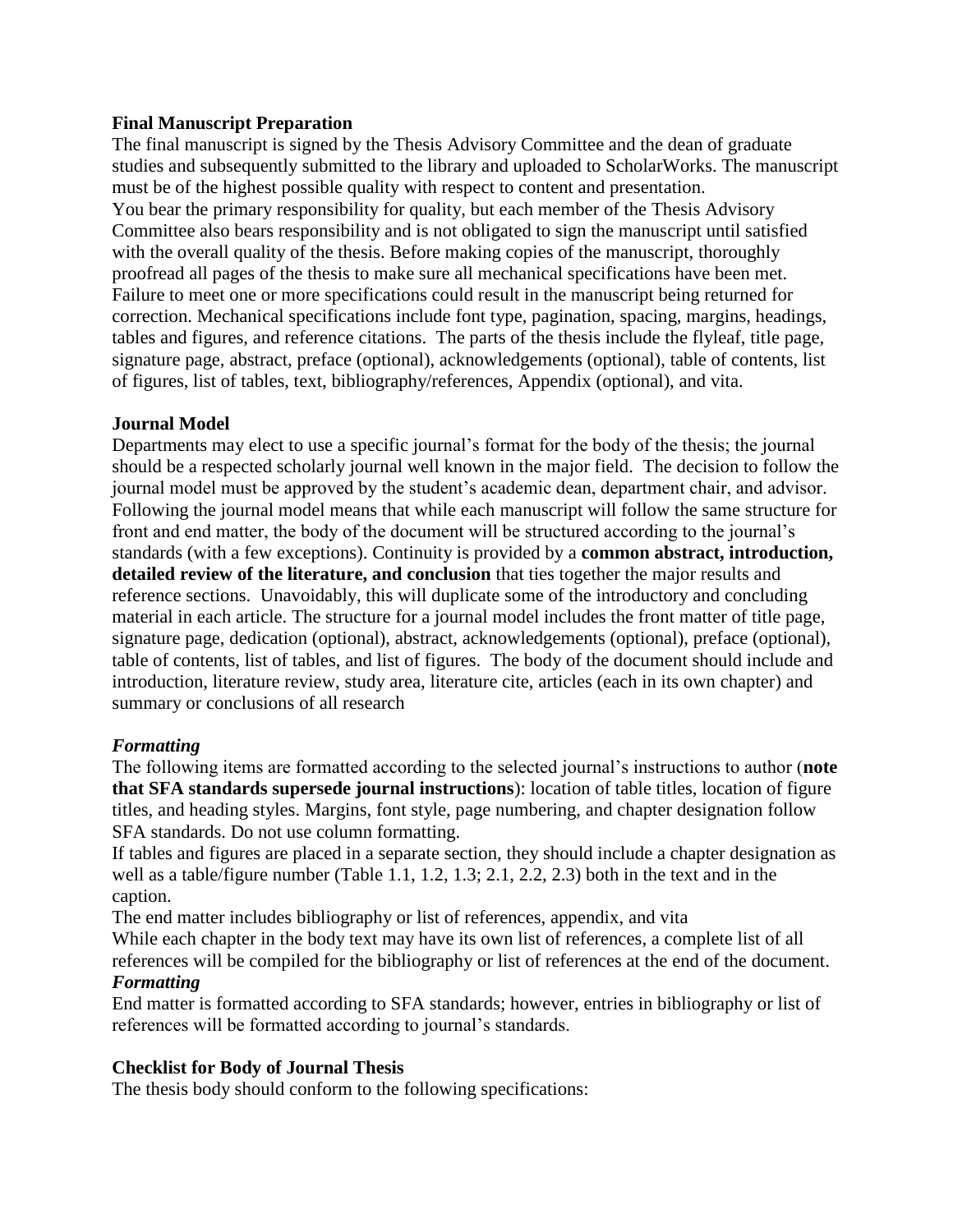- Separated into chapters with chapter titles.
- Appropriately formatted according to chosen style manual, such as APA, MLA, Chicago/Turabian, etc.
- Headings and subheadings are consistently formatted throughout the document. Do not change heading structure midway through the document.
- A subheading at the bottom of the page must have at least one line of text beneath it. Otherwise, the subheading may be moved to the next page.
- Text is double-spaced throughout. Do not insert extra blank lines or spacing to separate text.
- You may insert blank lines at the bottom of one page in order to keep a single Table from breaking, or when inserting a Figure.

# **Dissertations**

The dissertation should be an independent and original study. That does not mean that it must treat a subject never before considered, but rather that it should treat the subject in an original way. The dissertation is derived from original research, i.e., laboratory, field, or library, and must be prepared under the guidance of a Dissertation Chair and Advisory Committee. The dissertation must be acceptable in both content and expression, and must be presented in a format consistent with the discipline.

## **Policies and Procedures**

In the process of developing a dissertation, it is the responsibility of the graduate student to follow the guidelines below.

## **Dissertation Advisory Committee**

The initial step in establishing an advisory committee is to select a dissertation chair. Next, with the advice of this person, a dissertation topic should be selected as soon as possible. Following completion of these two steps, the balance of the committee can be formed. The committee is to be composed of a chair and at least two other members.

## **Dissertation Proposal**

Under the supervision of the dissertation chair, a graduate student prepares a dissertation proposal that is then submitted to the advisory committee for approval. After each committee member has signed the proposal approval form, the proposal and form are submitted to the academic unit head and academic dean for final approval. The proposal approval form, with the proposal attached, is then sent to the dean of Research and Graduate Studies. The proposal must be submitted the semester prior to the semester of intended graduation.

Any research proposal that uses human participants, laboratory animals, or hazardous materials must be accompanied by a memorandum of approval from the chair of the appropriate university committee. These committees are as follows: the Institutional Review Board for the Protection of Human Subjects in Research, the Institutional Animal Care and Use Committee, the Institutional Biosafety Committee.

## **Registration for Dissertation**

A graduate student preparing a dissertation enrolls first in the appropriate dissertation course.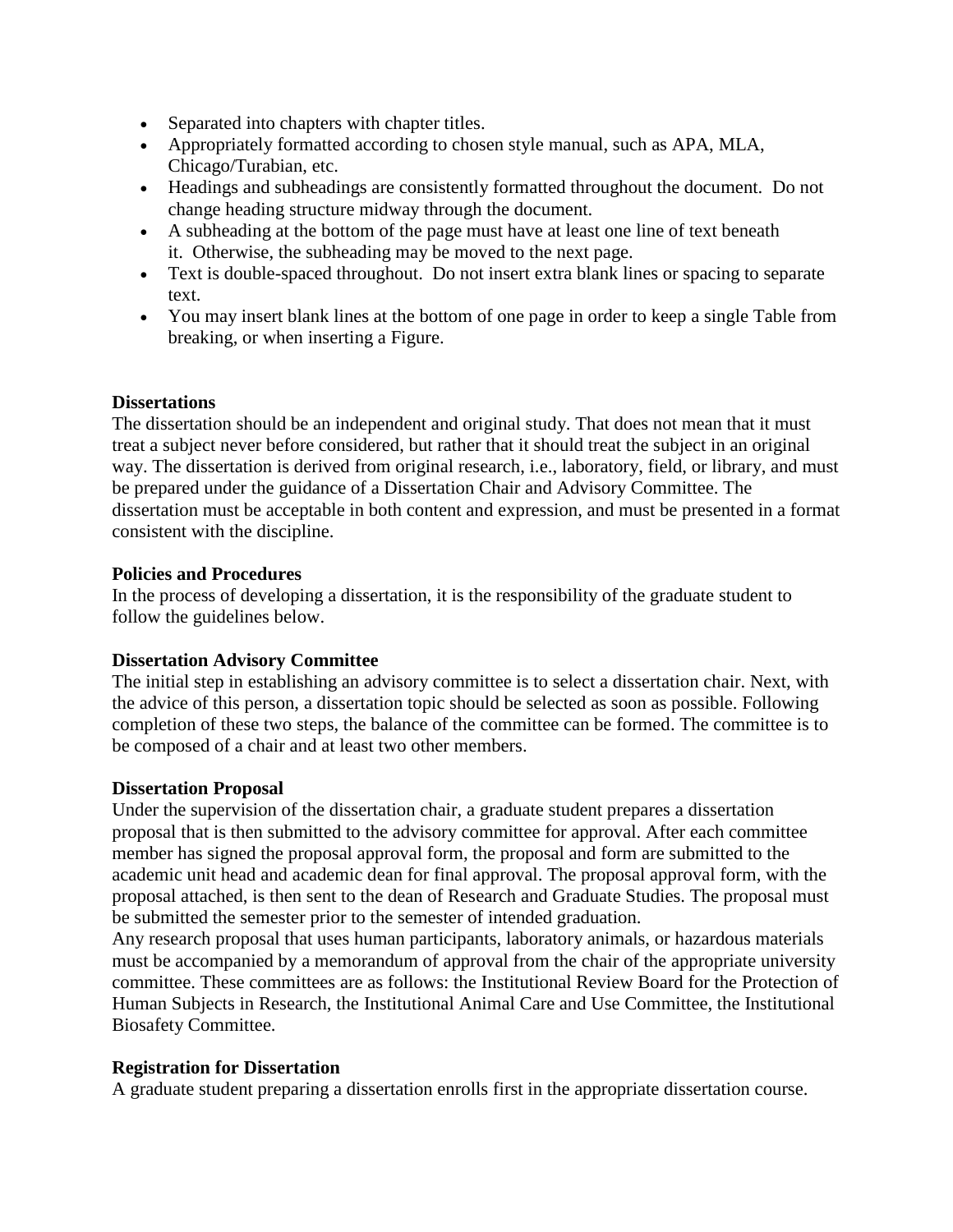Following the initial enrollment in dissertation and until the dissertation defense is held, a student must continue to register each full semester and summer term during which the resources of the university (faculty, library, laboratories, etc.) are utilized.

# **Supervision of Dissertation Research and Writing**

The graduate student conducts the dissertation research and writes the dissertation under the supervision of the dissertation chair and the dissertation committee.

# **Dissertation Defense - Dissertation Draft**

A dissertation draft may serve as the basis for the dissertation defense. The dissertation draft must be mechanically correct including correct format for figures, tables, high quality photographs, and approved for content by all members of the committee. The graduate student must send a draft of the dissertation to be checked by the Office of Research and Graduate Studies before filing the application for the dissertation defense.

## **Dissertation Defense**

The application for dissertation defense form can be submitted only after the draft is submitted to and approved by the Office of Research and Graduate Studies. This form must be filed in the Office of Research and Graduate Studies at least one week before the defense and no later than four weeks before the day of commencement. (See [Important Dates.](http://www.sfasu.edu/academics/orgs/graduate-students-faculty/important-dates))

A copy of the final dissertation draft must be in the hands of each member of the dissertation examination committee and one electronic copy to the Office of Research and Graduate Studies at least one week prior to the examination.

The dissertation defense is held at a time and place agreed upon by the graduate student and all members of the committee. If the committee requires changes or additions to the dissertation more extensive than just improvements in language, punctuation, format, or illustrations, approval of the dissertation may be delayed until each committee member has a chance to examine a new draft with incorporated changes.

## **Report of Dissertation Defense**

Following the defense, the dissertation chair submits the report of dissertation defense to the dean of Research and Graduate Studies.

# **Final Corrections, Approval, and Signatures**

Following the dissertation examination, all changes and corrections required by the dissertation committee and the Office of Research and Graduate Studies must be incorporated into the final draft. The graduate student or the dissertation chair then submits the revised dissertation to the Office of Research and Graduate Studies via email for approval. After receiving approval from the Office of Research and Graduate Studies, the student must submit an electronic copy of the dissertation to the Steen Library. The final product must also be uploaded into [ScholarWorks.](http://scholarworks.sfasu.edu/)

# **Binding and Shipping Fees**

Prior to graduation the graduate student will need to:

• Determine the number of copies to be bound. Students must have one deposit (library) copy bound for archival purposes; additional bound copies are at the department's discretion or for personal use.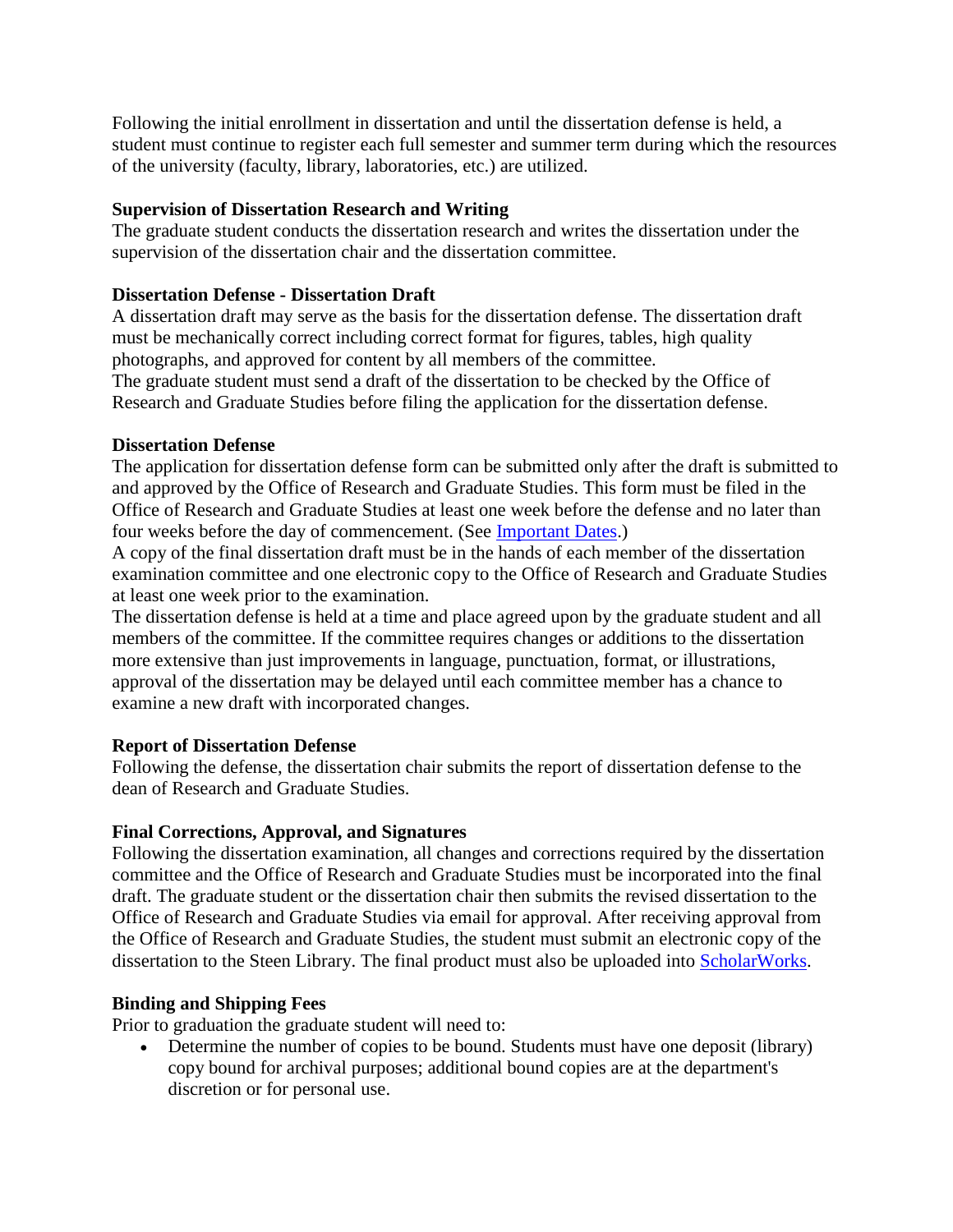- Complete the dissertation worksheet, including contact information, at the library.
- Have copies made at a print shop on the correct bond paper as designated by the department.
- Bring the signature pages to the Office of Research and Graduate Studies for signature and seal.
- Deliver copies of the signature pages and copies of dissertation to the library to be bound in the correct page number order. Each of the dissertations should be placed in a separate envelope with a copy of the cover page taped to the front of the envelope. After binding, one copy will be retained by the library, and other copies will be sent as indicated by student.
- Fees should be paid at either the circulation desk or online through the **Steen Library** [website.](https://library.sfasu.edu/)

# *Checklist of Procedures*

- Request dissertation director.
- Form dissertation advisory committee.
- Enroll in a dissertation course, and prepare and submit dissertation proposal.
- If appropriate, submit protocol for human or animal subjects review, biosafety, and/or environmental safety and health/radiation committee review.
- Enroll in dissertation course(s)/write dissertation.
- Submit dissertation to committee.
- Receive approval of dissertation draft from the Office of Research and Graduate Studies.
- Submit application for dissertation examination form.
- Complete dissertation examination.
- Make final dissertation changes and corrections.
- Obtain signatures, and make final dissertation changes and corrections.
- Submit signature page(s) to the dean of the Office of Research and Graduate Studies for signature and seal.
- Upload final dissertation in [SFA ScholarWorks.](http://scholarworks.sfasu.edu/)
- Pay fees for binding and shipping to the library.
- Submit final dissertation to the library.

# **Fine Arts Exhibitions**

The final requirement of the Master of Fine Arts is the production and exhibition of a work or group of works of art. The creative, expressive, intellectual and formal significance of this exhibition is the basis for the faculty's certification of your competence as an artist.

The M.F.A. exhibition must be accompanied by a written statement that documents your purpose as well as the techniques employed in the works to achieve that purpose. The clarity, cogency and insight demonstrated by this statement is a major basis for the faculty's certification of you as a person of understanding worthy of receiving a terminal degree.

Because the exhibition documentation will be bound and permanently placed in the library for public scrutiny, it must be acceptable both in content and expression and in a format suitable for a library collection.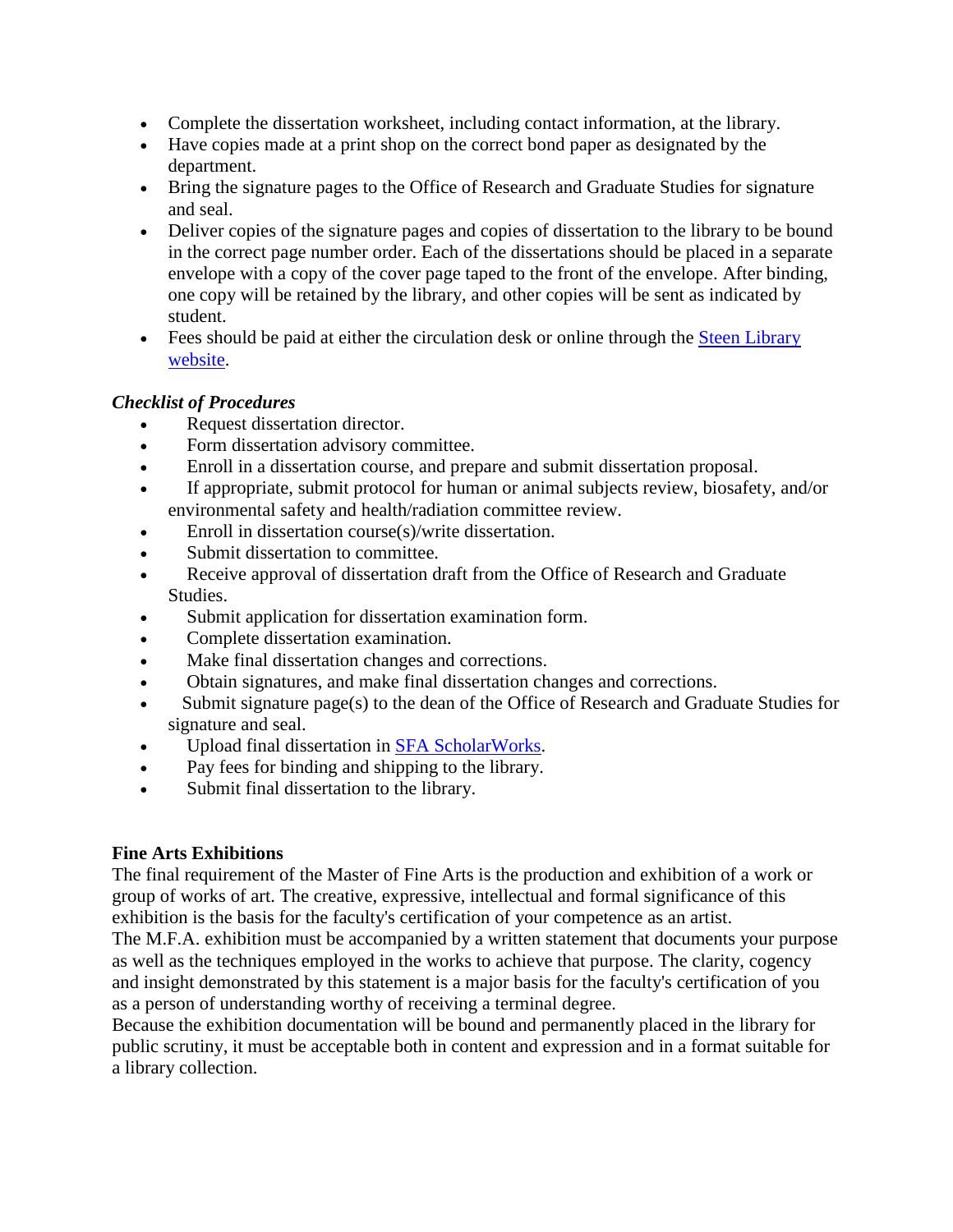## **Policies and Procedures**

Preparation for the M.F.A. exhibition begins during the semester in which you are completing the last required hours of studio work. At this time, you must obtain the consent of three graduate art faculty members to serve as an advisory committee who will review and guide your progress in producing the exhibition and its documentation. The steps to be taken in the preparation of the exhibition are:

## **Exhibition Advisory Committee**

The Exhibition Advisory Committee is composed of a chair and at least three other regular, limited or affiliate members of the graduate faculty. Two are selected by the student in consultation with the committee chair and approved by the department chair. The third is from outside the department and appointed by the department chair. Exercise care in the selection of the advisory committee chair; you will be working closely with them in all phases of the project.

## **Exhibition Proposal**

As soon as possible, and with the advice and approval of the exhibition committee chair, you must define the broad parameters of the exhibition. Submit an exhibition proposal to the advisory committee for approval. After obtaining each committee member's signature on the Exhibition Proposal Approval Form, submit the proposal to the dean of research and graduate studies for approval.

# **Exhibition Proposal Preparation**

Your work must be judged by the faculty to be original, as well as technically expressive and formally significant. The exhibition proposal should address the following topics in the exact order as shown below. Exhibition guidelines should be used for margins, etc. The exhibition components are the title, description of the proposed work, and background.

## **Registration for the M.F.A. Exhibition Course, Art 591**

After receiving the department chair's approval of the exhibitions proposal, you may register for the M.F.A. exhibition course, Art 591. You must be enrolled in the course during the semester or summer session in which the documentation examination/defense is conducted. Enrollment in the course is not required for the semester or summer session in which you graduate unless it is the same one during which the exhibition is defended. Following the initial enrollment in Art 591, you must continue to register for the course each fall and spring semester and each summer session until the exhibition is successfully defended.

## **Preparation of the Exhibition**

You may register for Art 591 and begin work on the exhibition after the advisory committee is established and the exhibition proposal is approved. Meet regularly with the advisory committee chair, and schedule periodic meetings with the advisory committee.

## **Preparation of the Written Documentation of Purpose and Technique**

The documentation of purpose must provide information necessary for someone to grasp the intent of the work.

The documentation of technique must demonstrate a thorough awareness of the source,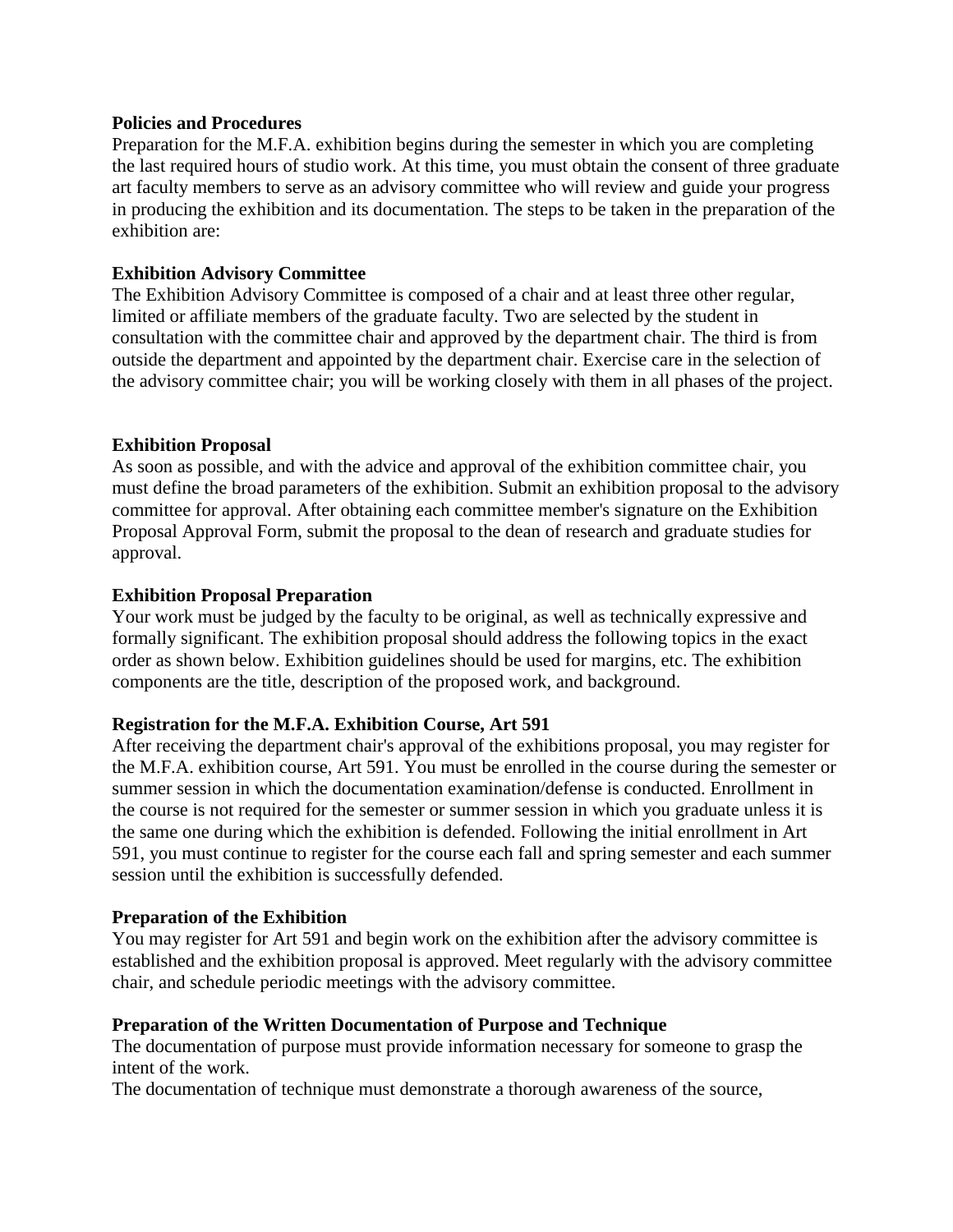inspiration and tradition relevant to the work, as well as the particular methods employed in the use of materials and principles that determined the form of the completed work. In preparing the required documentation of purpose and technique, provide documentation that can be related directly to the art works. Inconsistency between your purpose and technique and the work may be grounds for rejection of the exhibition. Though it is common and acceptable for your purpose to deviate in the course of the creative process, the exhibition of the work establishes your purpose. The examination committee will make its recommendation to certify or not certify your ability to provide viable art works and to understand and articulate the intellectual, technical and creative processes involved based on the work as presented. Questions to test the effectiveness of the M.F.A. exhibition written documentation include:

- Does the text address the following:
	- o What principles govern the form of the work?
	- o What methods were employed in the use of materials?
- Does the text provide sufficient information to lead a knowledgeable spectator to an understanding of what the work is intended to do or mean?
- Does the paper demonstrate a thorough awareness of the source, inspiration and tradition relevant to the work?
- Can the substance of the text be directly correlated to the artwork? Is what is written consistent with what can be observed in the work?
- Is the text well written? Does the text conform to Standard English usage and to the form required by this guide?

# **Exhibition Defense - Draft Manuscript**

A final draft or final manuscript of the exhibit document will serve as a basis for the exhibition examination/defense. A final draft must meet the following requirements:

- Be complete in all aspects.
- Be clearly readable on inexpensive paper, such as used in copy machines.
- Be mechanically correct.
- Include photos or slides of the work.
- Have been approved for content by all members of the Exhibition Advisory Committee.

# **Exhibition Defense - Application**

Application for the exhibition examination is filed in the Graduate Office at least four weeks prior to graduation. Application cannot be made until the Office of Research and Graduate Studies has received the draft. Copies of the final draft must be in the hands of the examining committee at least one week prior to the defense. Final draft copies, which are provided for external committee members, must include a photographic record of the work. The actual art work may not be publicly exhibited until after the work is successfully defended.

## **Exhibition Report**

Following the defense, the chair of the Exhibition Advisory Committee submits a report of the examination to the dean of research and graduate studies.

## **Public Exhibition**

Arrangement for the exhibition of the approved work must be made with the committee and the secretary of the School of Art.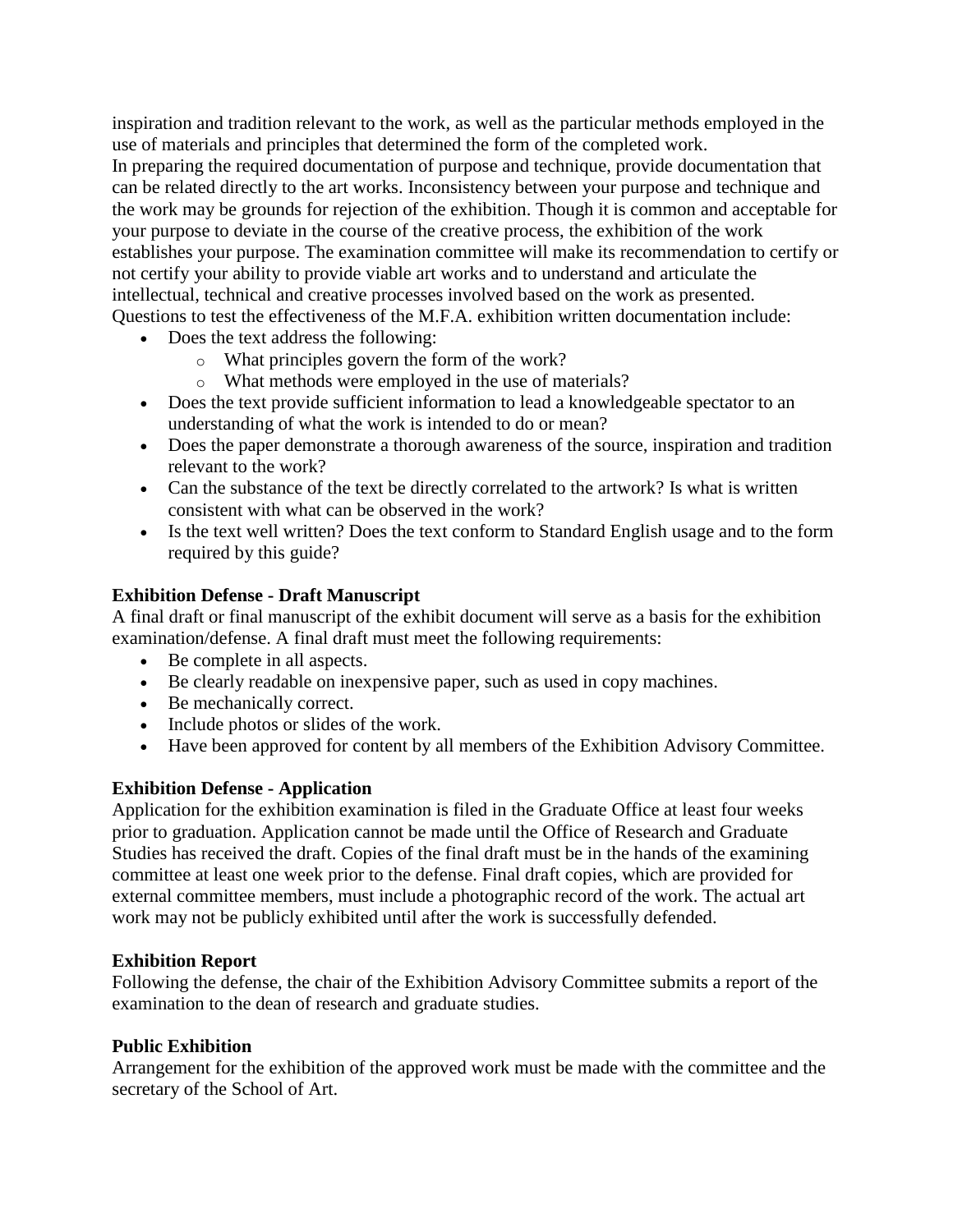## **Submit Exhibition Documentation to Graduate Office**

Following the exhibition defense, and after incorporating the examining committee's changes and corrections and bearing their signatures, submit the final manuscript electronically to the graduate office for approval. The final manuscripts (the original plus four copies) must all be signed by each member of the Exhibition Advisory Committee. It must meet all specification of this guide before multiple copies are made.

# **Binding**

After the final manuscript has been signed by the Exhibition Advisory Committee and approved by the Graduate Office, take a copy to the Technical Services Office of the Steen Library for payment of fees for binding and shipping, and obtain a receipt for payment of fees.

# **Submission of Final Copies of Written Document of Purpose and Technique**

Take the original manuscript and all copies to the Steen Library. After binding, one copy will be retained by the library; one copy will be sent to the chair of the Exhibition Advisory Committee; one copy will be sent to the School of Art; and the original bound manuscript is sent to you.

## **Grade for Art 591**

When the exhibition defense form has been signed by the Exhibition Advisory Committee and the department chair, it is the responsibility of the committee to report grades for Art 591 to the registrar.

## **Preparing the Written Document of Purpose and Technique**

The final manuscript is the document signed by the Exhibition Advisory Committee and the dean of research and graduate studies, subsequently bound, and placed in the library. It must be of the highest possible quality with respect to content and presentation. You bear the primary responsibility for quality, but each member of the advisory committee also bears responsibility and is not obligated to sign the manuscript until satisfied as to quality. Before making copies of the manuscript, proofread all pages to make sure all the mechanical specifications have been met. Failure to meet one or more specifications could result in the manuscript being returned for correction. The mechanical specifications in the font type, pagination, spacing, margins, headings, tables and figures, and reference citations.

## **Parts of the Exhibition**

The exhibition should be arranged with a flyleaf, title page, signature page, abstract, preface (optional), acknowledgements (optional), table of contents, list of figures, text, bibliography/references, appendix (optional), and vita.

## **Graduation**

All masters' graduate coursework, including approved transfer credits, must be completed within six years of the starting time. Each doctoral program defines the doctoral graduate coursework time limit. The overall GPA must be 3.0 or better. If your program requires a thesis or